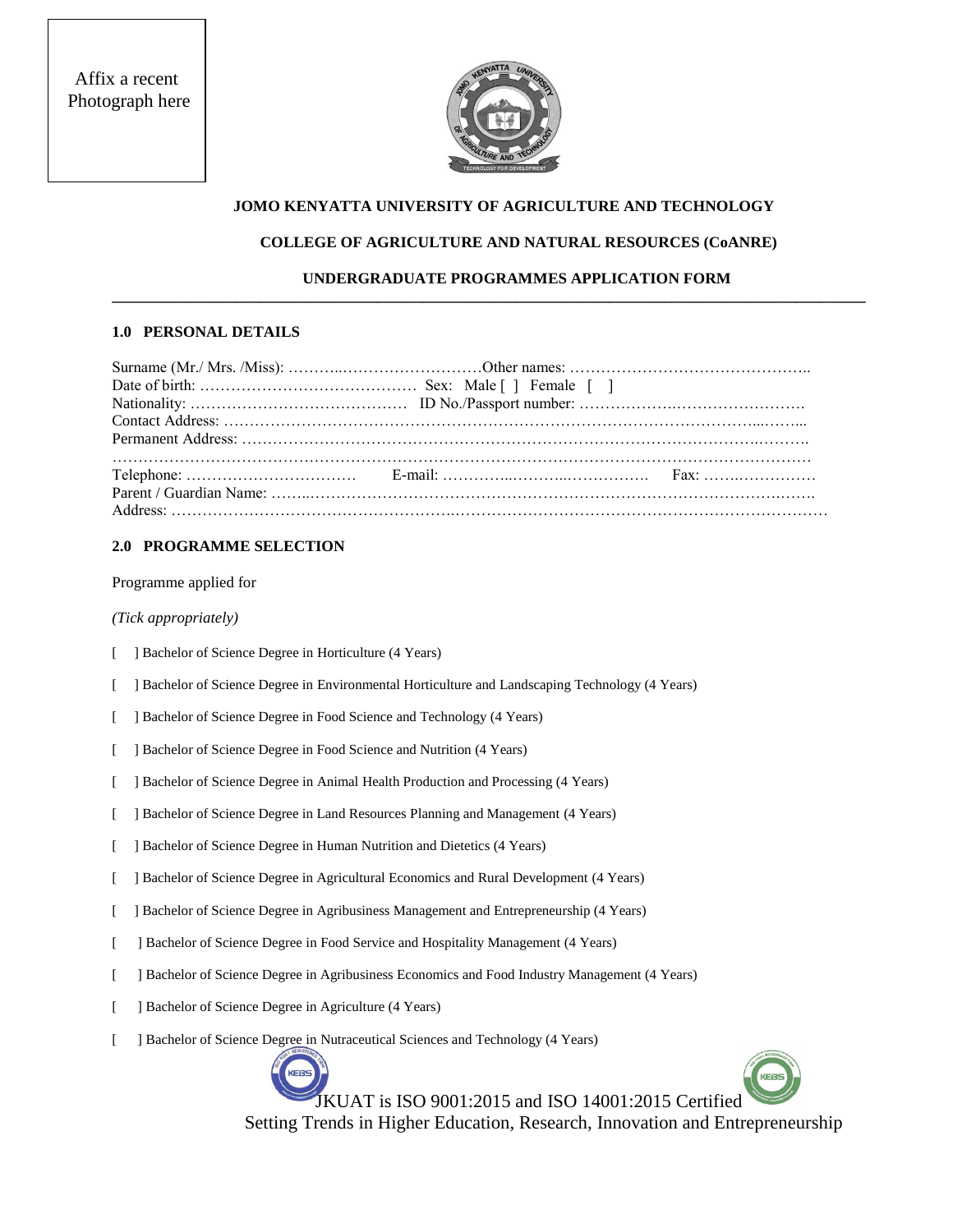**If you have not selected for the programme applied for above, indicate below, in order of preference, the other programme(s) among the three listed above which you would like to be considered for:**

1. .……………………………………………………………………………………………………………………………….. 2. ………………………………………………………………………………………………………………………………… 3. …………………………………………………………………………………………………………………………………

#### **3.0 EDUCATION**

| <b>SCHOOLS/COLLEGES</b><br><b>ATTENDED</b> | <b>FROM</b> (Month and Year) | <b>TO (Month and Year)</b> | <b>QUALIFICATION</b> |
|--------------------------------------------|------------------------------|----------------------------|----------------------|
|                                            |                              |                            |                      |
|                                            |                              |                            |                      |
|                                            |                              |                            |                      |
|                                            |                              |                            |                      |

# **NB: Please attach certified copies of the relevant certificates**

#### **4.0 EMPLOYMENT (Where applicable)**

|          |  | <b>EMPLOYER</b> (Start with $\vert$ FROM (Month and Year) | <b>TO (Month and Year)</b> | <b>POSITION HELD)</b> |
|----------|--|-----------------------------------------------------------|----------------------------|-----------------------|
| current) |  |                                                           |                            |                       |
|          |  |                                                           |                            |                       |
|          |  |                                                           |                            |                       |
|          |  |                                                           |                            |                       |
|          |  |                                                           |                            |                       |
|          |  |                                                           |                            |                       |
|          |  |                                                           |                            |                       |
|          |  |                                                           |                            |                       |
|          |  |                                                           |                            |                       |

#### **5.0 SPONSORSHIP**

| Sponsor: Self [] Parent / Guardian [] Organization [] |           |
|-------------------------------------------------------|-----------|
|                                                       |           |
|                                                       |           |
|                                                       | $E$ -mail |
| Commitment to pay by sponsor                          |           |
|                                                       |           |
|                                                       |           |
|                                                       |           |

#### **6.0 TERMS AND CONDITIONS**

## **I ADMISSION**

(a) Consideration for admission will be based on the applicant's qualification and availability of places.

(b) Adherence to all Rules and Regulations governing students at JKUAT.

(c) Certificates will only be awarded after the fulfillment of all the course requirements.